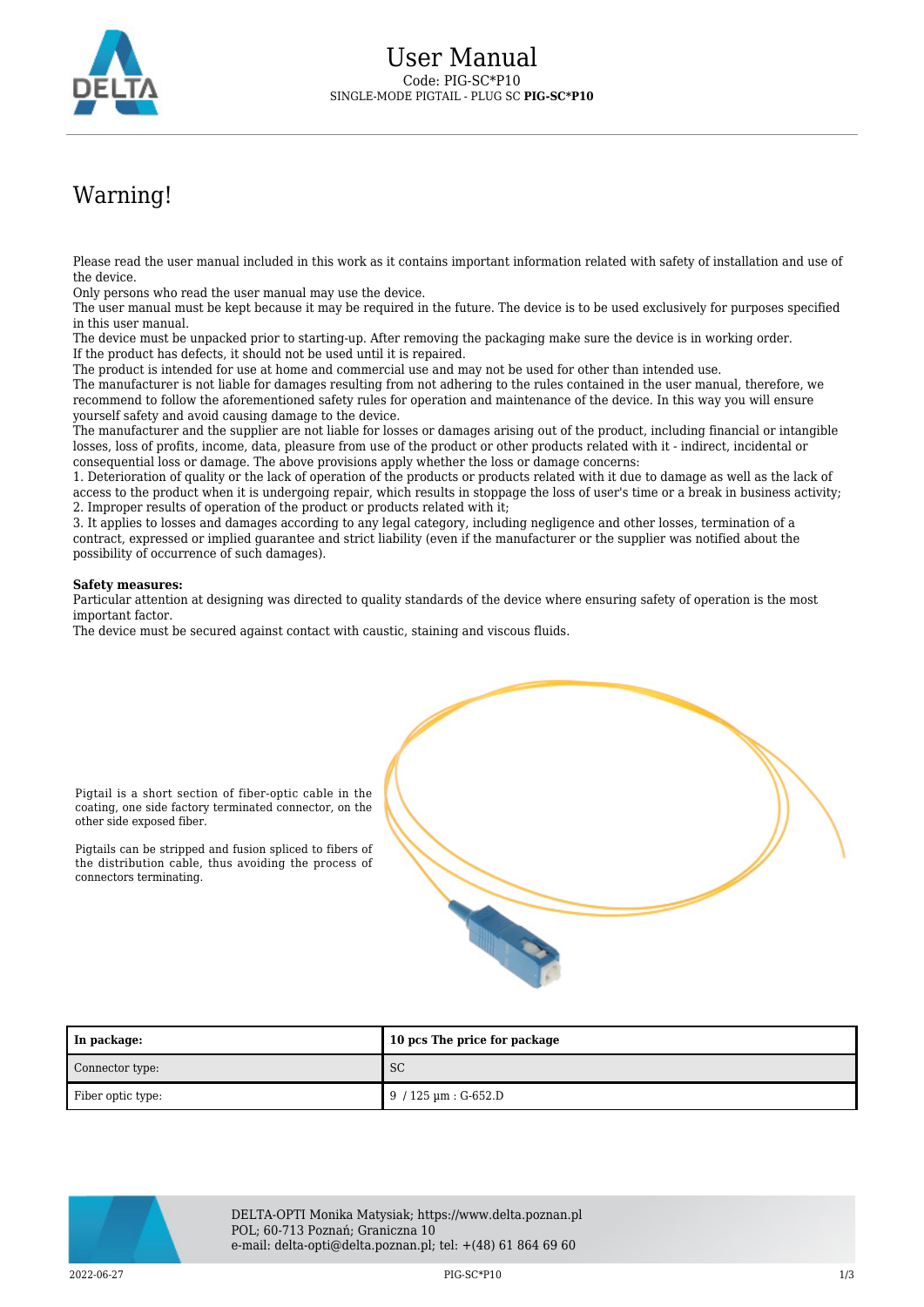

| Length:    | 1 <sub>m</sub> |
|------------|----------------|
| Guarantee: | 2 years        |



Package: